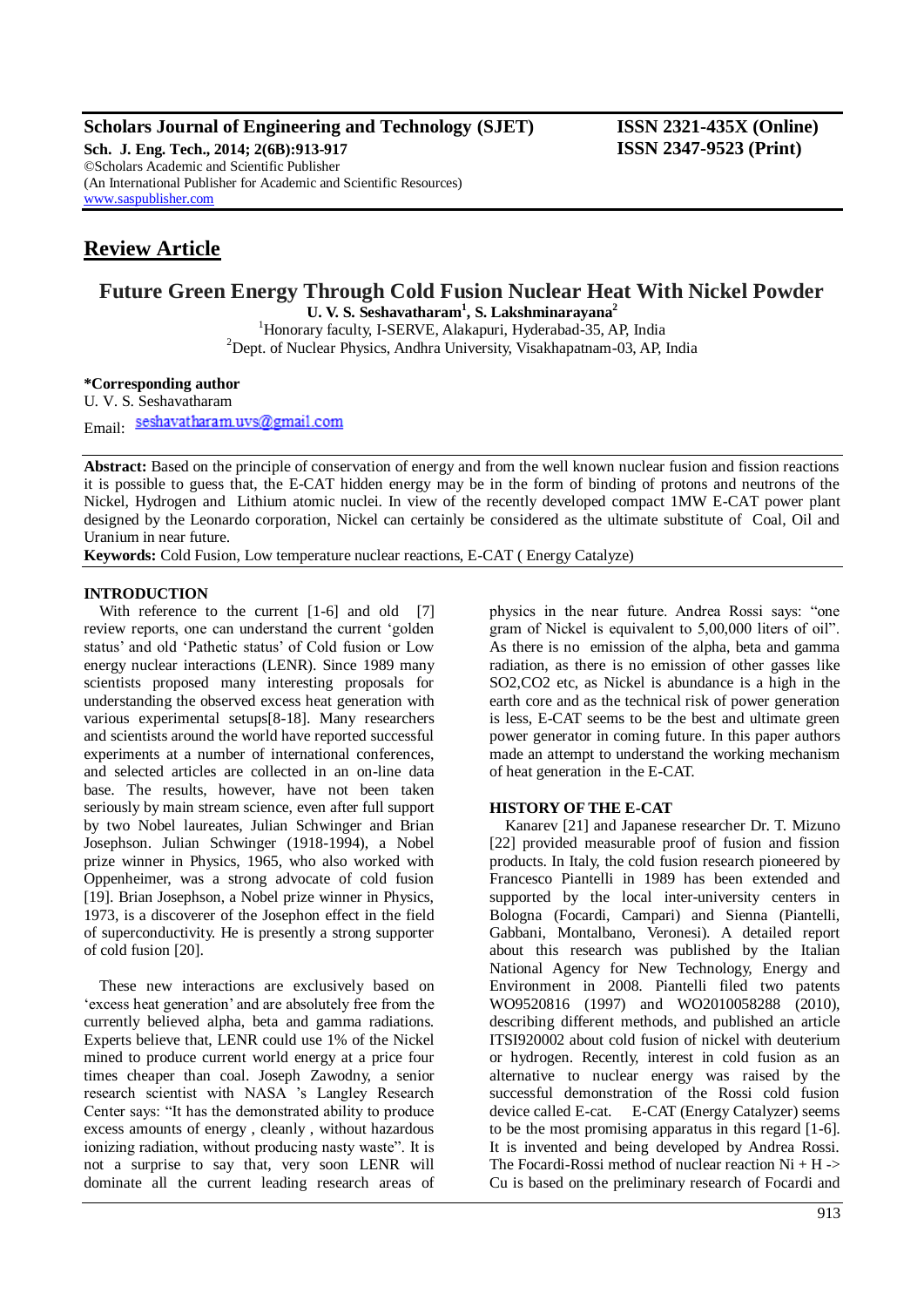colleagues. Sergio Focardi is an emeritus professor at the University of Bologna while Andrea Rossi is a skilled researcher and inventor. After years of successful collaboration, they gave on January 14, 2011, the first public demonstration of a nickel-hydrogen fusion reactor, called E-cat, capable of producing more than 10 kilowatts of heat power, while only consuming a fraction of that. In 2008 Rossi filed International patent application WO 2009/125444 A1 entitled Method and Apparatus for Carrying out Nickel and Hydrogen Exothermal Reaction. Ignoring the skepticism in the main stream science, Rossi proceeded further with the development and manufacturing of his E-cat generator. Public demonstrations of the E-cat reactor with some invited experts were made on January 14, March 29, April 19 and 28, September 7, October 6 and October 28, 2011. During the larger public demonstration on October 28, 2011, Rossi invited a few dozen people, including a group of engineers from an unnamed potential US customer, as well as a handful of journalists. According to Rossi, each module received an initial energy input of 400 watts and produced a selfsustaining, continuous output of about 10 kilowatts per hour for the next few hours.

## **E-CAT – RECENT TEST RUN OBSERVATIONS AND UNDERSTANDING ITS HIDDEN MECHANISM**

In a third party inspection, the E-CAT subject to testing was powered by 360 W for a total of 96 hours, and produced in all 2034 W thermal [3]. In this context experts say:

- 1. Something "REAL" is happening and we are certainly dealing with a new source of energy.
- 2. There are efforts ongoing to explore the validity of the theories and the weak interaction theories suggest what the physics might be.

Proceeding further, authors of this paper request the readers to go through the detailed and interesting report of 50 pages carefully prepared by the third party, titled "Observation of abundant heat production from a reactor device and of isotopic changes in the fuel" [2]. In the report one can see the experimental setup, photos of the reactor, experimental data, observations, comments & opinions of the authors along with clear cut information on the non-emission of generally believed nuclear radiation. The utmost important point to be noted is that, as per the report, "The isotope composition in Lithium and Nickel was found to agree with the natural composition before the run, while after the run it was found to have changed substantially. Nuclear reactions are therefore indicated to be present in the run process, which however is hard to reconcile with the fact that no radioactivity was detected outside the reactor during the run".

After successfully conducting the 32 day test run with E-CAT, at Switzerland [3], authors concluded in the following way.

- 1. "A 32-day test was performed on a reactor termed E-Cat, capable of producing heat by exploiting an unknown reaction primed by heating and some electromagnetic stimulation. In the past years, the same collaboration has performed similar measurements on reactors operating in like manner, but differing both in shape and construction materials from the one studied here. Those tests have indicated an anomalous production of heat, which prompted us to attempt a new, longer test. The purpose of this longer measurement was to verify whether the production of heat is reproducible in a new improved test set-up, and can go on for a significant amount of time. In order to assure that the reactor would operate for a prolonged length of time, we chose to supply power to the E-Cat in such a way as to keep it working in a stable and controlled manner. For this reason, the performances obtained do not reflect the maximum potential of the reactor, which was not an object of study here".
- 2. "In summary, the performance of the E-Cat reactor is remarkable. We have a device giving heat energy compatible with nuclear transformations, but it operates at low energy and gives neither nuclear radioactive waste nor emits radiation. From basic general knowledge in nuclear physics this should not be possible. Nevertheless we have to relate to the fact that the experimental results from our test show heat production beyond chemical burning, and that the E-Cat fuel undergoes nuclear transformations. It is certainly most unsatisfying that these results so far have no convincing theoretical explanation, but the experimental results cannot be dismissed or ignored just because of lack of theoretical understanding. Moreover, the E-Cat results are too conspicuous not to be followed up in detail. In addition, if proven sustainable in further tests the E-Cat invention has a large potential to become an important energy source. Further investigations are required to guide the interpretational work, and one needs in particular as a first step detailed knowledge of all parameters affecting the E-Cat operation. Our work will continue in that direction".

From current known physics point of view it is quite shocking, quite bitter and demands the need of review and revision of our known physical laws and concepts. Based on the principle of conservation of energy it is clear that, during LENR and Cold fusion some hidden and unknown energy is being coming out in the form of heat energy. From the well known nuclear fusion and fission reactions it is possible to guess that, the hidden energy may be in the form of binding of protons and neutrons of the Nickel and Lithium atomic nuclei.

## **ESTIMATING THE POSSIBLE LIBERATED HEAT ENERGY IN E-CAT**

Authors of the recent E-CAT test run say [2] :

1. "The fuel generating the excessive heat was analyzed with several methods before and after the experimental run. It was found that the Lithium and Nickel content in the fuel had the natural isotopic composition before the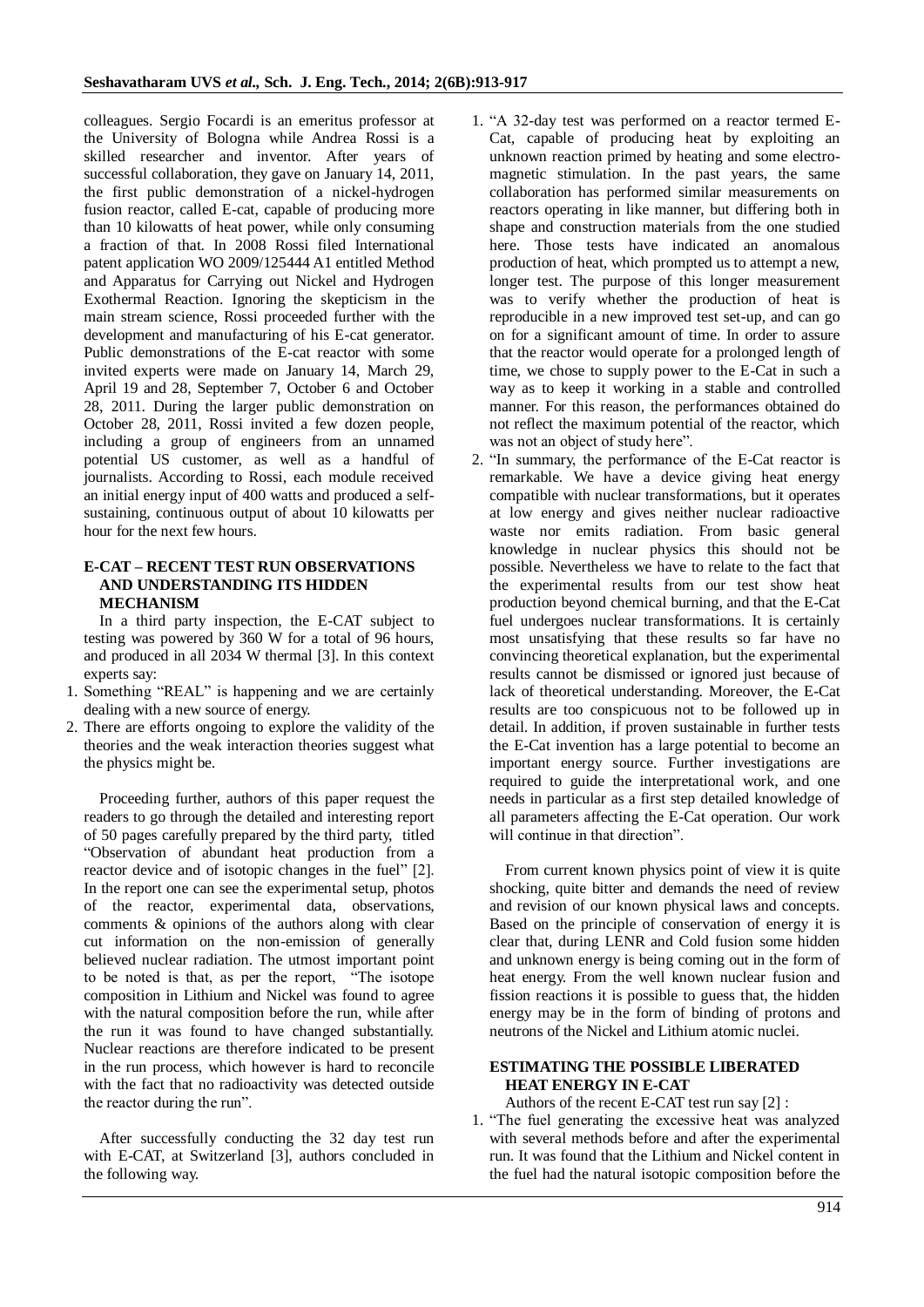run, but after the 32 days run the isotopic composition has changed dramatically both for Lithium and Nickel. Such a change can only take place via nuclear reactions. It is thus clear that nuclear reactions have taken place in the burning process. This is also what can be suspected from the excessive heat being generated in the process".

- 2. "The unused fuel shows the natural isotope composition from both SIMS and ICP-MS, i.e. 58Ni (68.1%), 60Ni (26.2%), 61Ni (1.1%), 62Ni (3.6%), and 64Ni (0.9%), whereas the ash composition from SIMS is: 58Ni (0.8.%), 60Ni (0.5%), 61Ni (0%), 62Ni (98.7%), 64Ni (0%), and from ICP-MS: 58Ni (0.8%), 60Ni (0.3%), 61Ni (0%), 62Ni (99.3%), 64Ni (0%).We note that the SIMS and ICP-MS give the same values within the estimated 3% error in the given percentages. Evidently, there is also an isotope shift in Nickel. There is a depletion of the 58Ni and 60Ni isotopes and a buildup of the 62Ni isotopes in the burning process. We note that 62Ni is the nucleus with the largest binding energy per nucleon. The origin of this shift cannot be understood from single nuclear reactions involving protons".
- 3. "The Lithium content in the fuel is found to have the natural composition, i.e. 6Li 7 % and 7Li 93 %. However at the end of the run a depletion of 7Li in the ash was revealed by both the SIMS and the ICP-MS methods. In the SIMS analysis the 7Li content was only 7.9% and in the ICP-MS analysis it was 42.5 %. This result is remarkable since it shows that the burning process in E-Cat indeed changes the fuel at the nuclear level, i.e. nuclear reactions have taken place. It is notable, but maybe only a coincidence, that also in Astrophysics a 7Li depletion is observed".
- 4. "Our measurement, based on calculating the power emitted by the reactor through radiation and convection, gave the following results: the net production of the reactor after 32 days' operation was  $(5825 \pm 10\%)$  [MJ], the density of thermal energy (if referred to an internal charge weighing 1 g) was  $(5.8 \cdot 10^6 \pm 10\%)$  [MJ/kg], while the density of power was equal to  $(2.1 \cdot 10^6 \pm ...)$ 10%) [W/kg]. These values place the E-Cat beyond any other known conventional source of energy. Even if one conservatively repeats the same calculations with reference to the weight of the whole reactor rather than that of its internal charge, one gets results confirming the non-conventional nature of the form of energy generated by the E-Cat, namely  $(1.3 \cdot 10^4 \pm 10\%)$ [MJ/kg] for thermal energy density, and  $(4.7 \cdot 10^3 \pm 1)$ 10%) [W/kg] for power density".

From above points and with reference to the net energy production (5825  $\pm$  10%) MJ (of the reactor for 32 days run with one gram of Ni) - quantitatively it can understood in the following way. Binding energy of  $^{58}_{28}Ni$  is 506.6 MeV and binding energy of  $^{62}_{28}Ni$  is 544.41 MeV. Similarly binding energy of  $\frac{7}{3}Li$  is 41.45 MeV. For a moment guess that,  ${}_{3}^{7}Li$  joins with  ${}_{28}^{58}Ni$ forming  $^{62}_{28}Ni$  and emits 3 hydrogen atoms. Clearly speaking, 7 <sup>3</sup>*Li* transforms to 4 neutrons and 3 hydrogen atoms. 4 neutrons joins with  $\frac{58}{28}Ni$  forming  $\frac{62}{28}Ni$ . To have stability  $^{62}_{28}Ni$ , must gain an effective binding energy (544.41-506.6)=37.81 MeV [23,24]. It can be gained from the binding energy 41.45 MeV of  ${}_{3}^{7}Li$ . If so the remaining binding energy of  $\frac{7}{3}Li$  is [41.45- $(544.41-506.6)$ ]=3.64 MeV and it may be liberated out in the form of heat energy. For every transformation of  $^{58}_{28}Ni$  to  $^{62}_{28}Ni$  via  $^{7}_{3}Li$ , liberated heat energy is 3.64 MeV and for one gram of  $^{58}_{28}Ni$  liberated energy is 5984 Mega Joules. This can be compared with the observed E-CAT"s 32 day output energy with one gram Ni fuel. If it is possible to design the E-cat to have mole transformations of  $^{58}_{28}Ni$  to  $^{62}_{28}Ni$  via  $^{7}_{3}Li$  for second, then for every second, 0.3512 Tera Joules of energy can be liberated.

In general, the number of successful transformations  $^{58}_{28}Ni$  to  $^{62}_{28}Ni$  will depend on the quantity of Ni powder, fineness of the nickel powder, working temperature, working pressure and volume of the E-CAT, kinetic energy of Nickel and Hydrogen, melting points of nickel and lithium, unknown catalyst, efficiency of the E-CAT etc. Keeping all these parameters, instead of mass of Nickel, it is possible to consider number of  $^{58}_{28}Ni$  to  $^{62}_{28}Ni$  transformations per second. Design capacity of E-CAT can be fixed in this way for different large scale, medium scale and small scale applications. So, number of transformations,  $n \approx f \cdot N_A$  where  $f \approx 10^{-6}$  to 1 and can be called as the working factor. Now in a simplified view, proposed mechanism can be expressed in the following way.

If chosen time unit is One second, chosen time unit is One second,<br>Energy liberated/sec  $\cong f \times N_A \times 3.64$  MeV/sec Energy liberated/sec  $\cong f \times N_A \times 3.64$  MeV/s<br> $\cong f \times 0.3512$  Tera J/sec where  $f \approx 10^{-6}$  to 1.

If chosen time unit is One hour, Fraction change in the unit is One hour,<br>Energy liberated/hour  $\approx f \times N_A \times 3.64$  MeV/hour  $\approx f \times 0.3512$  Tera J/hour  $\text{or } f \cong f \times N_A$ <br> $\cong f \times 0.351$ 

where  $f \approx 10^{-6}$  to 1. E-CAT reactor speed can be defined as the number of transformations of  $\frac{58}{28}Ni$  to  $^{62}_{28}Ni$  per second. Note that for one gram of Ni fuel, number of transformations can be understood as follows.

follows.  
\n
$$
n \approx \frac{1 \times 10^{-3} \text{ (kg)}}{58.69334 \times 1.66053892 \times 10^{-27} \text{ (kg)}} \approx 1.02603 \times 10^{22}
$$
\n
$$
\Rightarrow f \approx \frac{n}{N_A} \approx \frac{1}{58.69334} \approx 0.01703768
$$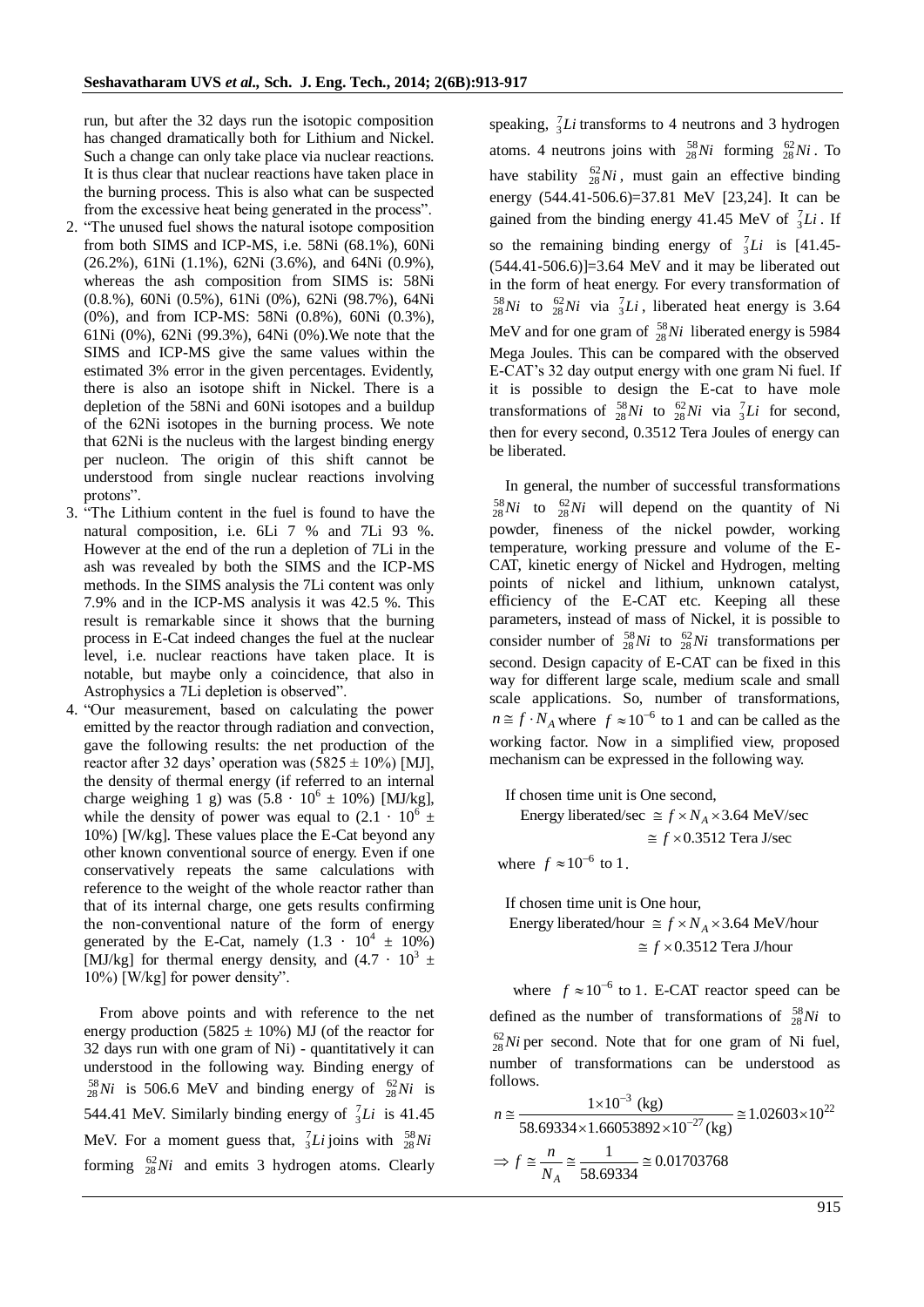Note that, energy liberated for one gram of <sup>58</sup><sub>28</sub>*Ni* in cold fusion is 1.66 MWh and energy liberated for one gram of  $^{235}_{92}U$  in nuclear fission is 22.6 MWh. Clearly speaking, energy released in E-CAT is just 13.6 times less than the energy released in  $^{235}_{92}U$  fission.

## **UNDERSTANDING NICKEL–HYDROGEN FUSION** IN **E-CAT**

Andrea Rossi"s stimulating experiments and inventions [5,6] on cold fusion suggest and confirm that under pressure and temperature, Hydrogen atom"s proton joins with 62Nickel nucleus and electron joins with 62Nickel electronic orbits forming stable 63Cu atom and liberates heat energy of the order of MeV. It can be understood as follows.

- 1) Binding energy of 63Cu is 549.96 MeV and binding energy of 62Ni is 544.41 MeV. To have stability, 63Cu requires 549.96-544.41=5.55 MeV.
- 2) With reference to 'average binding energy per nucleon' and unified atomic mass unit, (within the nucleus) effective mass of each nucleon can be assumed to be  $931.5-0.511 = 931.0$  MeV. When proton joins with 62Ni nucleus, 938.3-930.0=7.3 MeV seems to be excess. 63Cu takes 5.55 MeV from 7.3 MeV and releases 1.75 MeV in the form of heat.
- 3) For 63Cu, average biding energy per nucleon is 8.73 MeV and for 62Ni, average biding energy per nucleon is 8.78 MeV. When suddenly 62Ni transforms to 63Cu, 8.78-8.73=0.05 MeV per nucleon will be liberated. Thus for 63 nucleons,  $63*0.05 = 3.15$  MeV will also be released.
- 4) Thus a total of 1.75+3.15=4.9 MeV may be coming out in each Ni-Hi fusion of E-Cat. If so for one gram of 62Ni, liberated energy may be close to  $7.625.10^9$  J.
- 5) Based on the above point-2, fusion of four protons (into a stable 4He) may liberate of 4\*7.3=29.2 MeV and this can be compared with currently believed PP chain reactions in astrophysics.

## **CHARACTERISTIC APPLICATIONS OF E-CAT**

- 1) Mini power plants for 5 to 10 Villages or two Towns or one City
- 2) Medium scale industrial power generation
- 3) Power generation for Busses, Lorries, Trucks, Cars and Bikes
- 4) Power generation for Trains, Ships, Submarines and Aero planes (if possible)
- 5) Power generation for medium and big residential and commercial apartments
- 6) Cold room heating, hot water generation and direct food cooking with hot water.
- 7) Farm field mini alternators for 2 to 3 successful crops per year with high yield.
- 8) Hose hold and special purpose laboratory mini alternators
- 9) De-centralized, Uninterrupted, Pollution free and Risk free power supply
- 10) Slow and gradual stopping of coal and oil usage for power generation and minimizing their

transportation charges.

- 11) Based on the Environmental safety, Economical conditions and Safe& ease operating techniques, in future,
	- A)Closed and intermittent running biomass based power plants,
	- B) Coal based thermal power plants and
	- C)Uranium based nuclear power plants can be converted to Ni based E-CAT power plants.

12) Transportation and travelling charges can be minimized.

### **DISCUSSION**

From the 32 day experimental run of E-CAT, (measured) liberated energy for one gram of Nickel-58 is  $5825$  MJ with  $\pm 10\%$  error. With the proposed method, (estimated) liberated energy for one gram of Nickel-58 is 5984 MJ. This is an excellent fit. If one is willing to consider the proposed methodology, E-CAT working mechanism and isotopic change mechanism both can be understood. Not only that, by considering the number of transformations of  $\frac{58}{28}$ Ni to  $\frac{62}{28}$ Ni per hour it is possible to decide the design capacity of E-CAT. Thus it may be helpful in designing the future E-CAT with all possible controls like E-CAT reactor volume, E-CAT working temperature, E-CAT working temperature, frequency of addition quantity of Nickel, frequency of addition quantity of Lithium etc.

On the E-CAT"s recent third party test run, one can see various positive and appreciating comments in Andrea Rossi"s blog, http://www.journal-of-nuclearphysics.com/. Andrea Rossi personally appreciated authors current approach on E-CAT mechanism and published the basic idea of this paper as a comment in the blog. No doubt, E-CAT can be considered as the most promising equipment for future power generation with plenty of available nickel, low working temperatures, no nuclear radiations, no pollution and no risk. Currently Andrea Rossi is seriously concentrated on developing E-CAT in all respects. Mean while Indian government, scientists, professors, industrialists and engineers may focus their attention on E-CAT design for fulfilling the infinite demand of electric power generation in India.

### **CONCLUSIONS**

So far no model is successful in understanding and estimating the energy liberated in Cold fusion phenomenon. Considering the proposed concepts, with ease and efficiency, it is possible to fit, estimate and design a cold fusion based high power density apparatus like E-CAT for different energy level applications. With further research and analysis basics of 'cold fusion' can be established. In view of the recently developed compact 1MW E-CAT power plant designed by the Leonardo corporation, Nickel can certainly be considered as the tomorrow"s best resource of green energy.